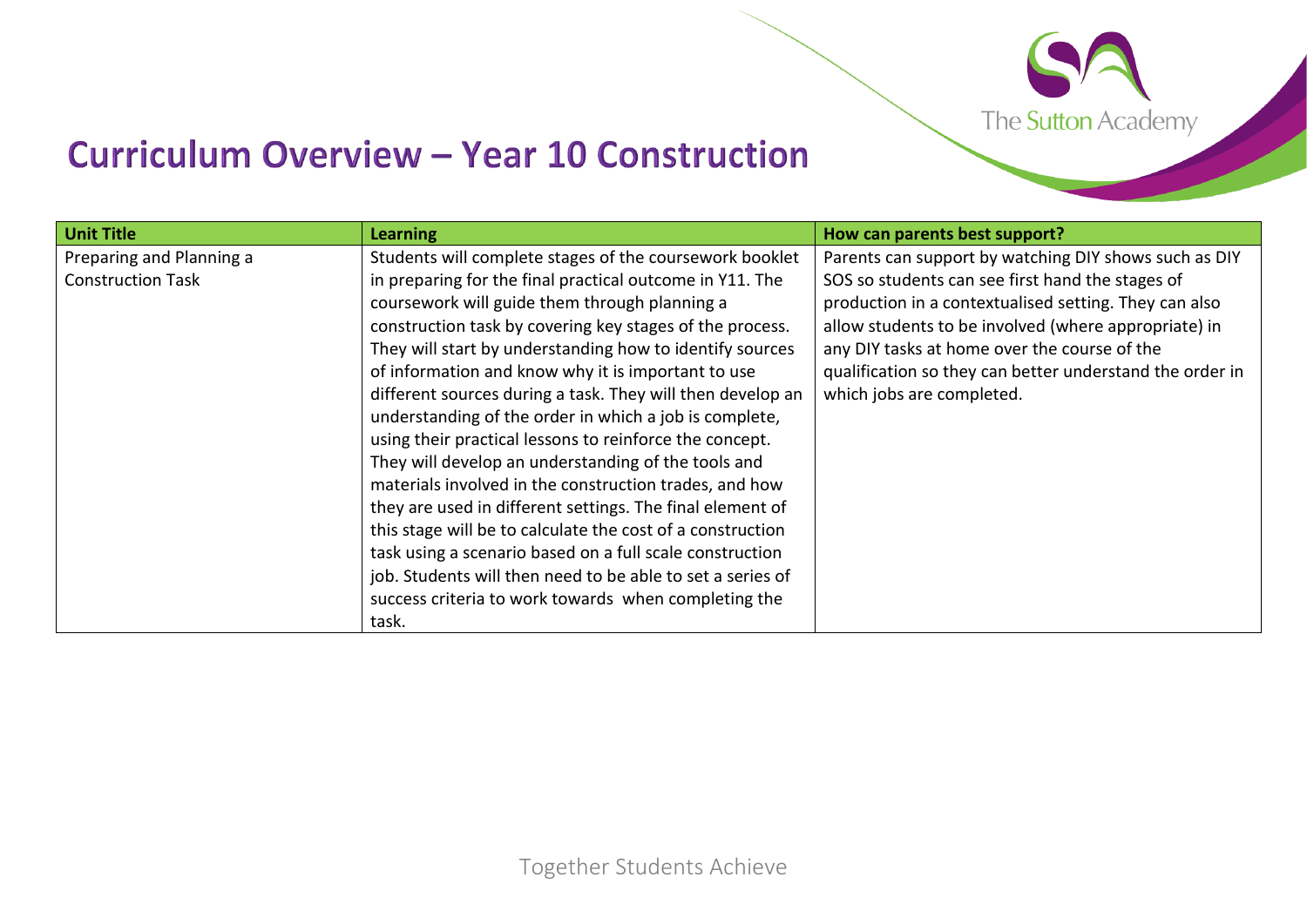

| Know Health and Safety and Legal<br>Requirements | Students will be required to complete the unit booklet work<br>for the designated tasks. They will need to be able to<br>summarise the responsibilities of employers and employees<br>and their associated roles. They will then need to know and<br>understand the appropriate legislation linked to the<br>construction industry, including Health and Safety at Work Act<br>1974, Reporting of Injuries, Diseases and Dangerous<br>Occurrences Regulations 1995 (RIDDOR), Control of<br>Substances Hazardous to Health Regulations 2002 (COSHH),<br>Provision and Use of Work Equipment Regulations 1998<br>(PUWER), Manual Handling Operations Regulations 1992,<br>Personal Protective Equipment at Work Regulations 1992<br>(PPER), Working at Heights Regulations 2005 and asbestos.<br>Students will then be made aware of the role of the Health<br>and Safety Executive, and the part they play in keeping the<br>construction industry safe. Students will then need to<br>complete book work around the appropriate<br>identification of safety signs in the construction industry.<br>Considering shape, colour and meaning. The final stage<br>of this section will be understanding the correct fire<br>extinguishers associated with different situations. | Parents can encourage their child to engage in<br>discussions with trades people within the<br>family/friendship groups or wider community. Have<br>them ask questions about what they do, why they do it<br>and how much they can earn. |
|--------------------------------------------------|----------------------------------------------------------------------------------------------------------------------------------------------------------------------------------------------------------------------------------------------------------------------------------------------------------------------------------------------------------------------------------------------------------------------------------------------------------------------------------------------------------------------------------------------------------------------------------------------------------------------------------------------------------------------------------------------------------------------------------------------------------------------------------------------------------------------------------------------------------------------------------------------------------------------------------------------------------------------------------------------------------------------------------------------------------------------------------------------------------------------------------------------------------------------------------------------------------------------------------------------------------------------------|------------------------------------------------------------------------------------------------------------------------------------------------------------------------------------------------------------------------------------------|
|--------------------------------------------------|----------------------------------------------------------------------------------------------------------------------------------------------------------------------------------------------------------------------------------------------------------------------------------------------------------------------------------------------------------------------------------------------------------------------------------------------------------------------------------------------------------------------------------------------------------------------------------------------------------------------------------------------------------------------------------------------------------------------------------------------------------------------------------------------------------------------------------------------------------------------------------------------------------------------------------------------------------------------------------------------------------------------------------------------------------------------------------------------------------------------------------------------------------------------------------------------------------------------------------------------------------------------------|------------------------------------------------------------------------------------------------------------------------------------------------------------------------------------------------------------------------------------------|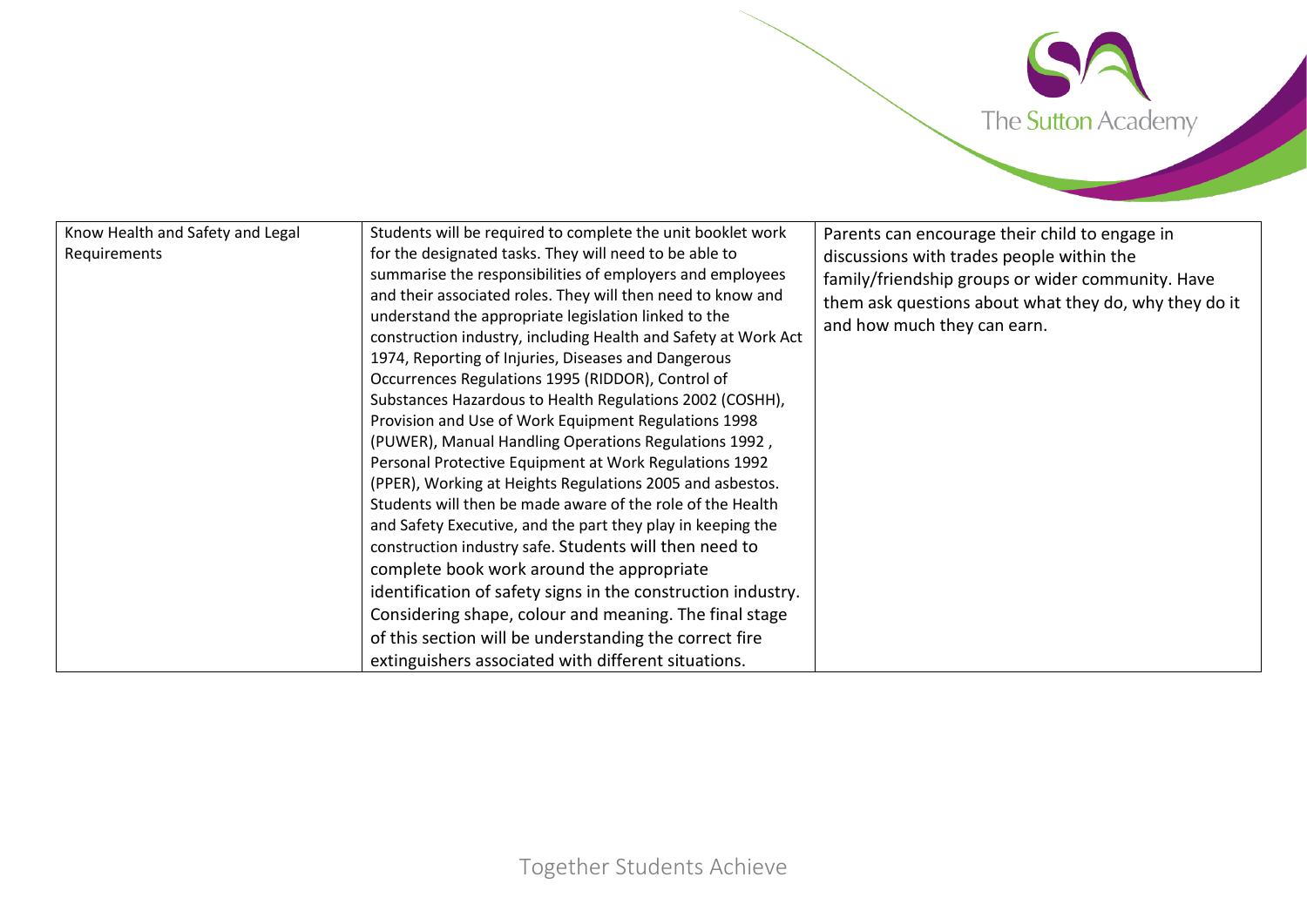

| Understand Risks to Health and Safety in<br>Construction, and How to Minimise<br><b>These Risks</b> | Students will be required to complete bookwork on identifying<br>hazards in different situations both on and off site. Students<br>will be able to identify potential hazards and the associated<br>risks. Students will then describe the potential effects of the<br>hazards on people, places and the local environment in a<br>physical, psychological and financial sense. Following on from<br>this, students will be able to explain the risk of harm in<br>different situations based on the hazards. They will be able to<br>differentiate the likelihood of harm, the severity and how they<br>are measured.<br>Students will then be made aware of was to minimise these<br>risks by explaining control measure in construction tasks,<br>including method statements, safe systems of work, work<br>permits, competent persons, and PPE. Students will then be<br>able to differentiate and apply these control measures in<br>different situations such as locations, changes in work | Parents can engage in discussions around how poor<br>maintenance can affect the local community. They can<br>discuss how vandalism can have an impact on the<br>wellbeing of their communities. |
|-----------------------------------------------------------------------------------------------------|----------------------------------------------------------------------------------------------------------------------------------------------------------------------------------------------------------------------------------------------------------------------------------------------------------------------------------------------------------------------------------------------------------------------------------------------------------------------------------------------------------------------------------------------------------------------------------------------------------------------------------------------------------------------------------------------------------------------------------------------------------------------------------------------------------------------------------------------------------------------------------------------------------------------------------------------------------------------------------------------------|-------------------------------------------------------------------------------------------------------------------------------------------------------------------------------------------------|
| Minimising Risk to Security in<br>Construction                                                      | practice, equipment, scale and individual/business<br>responsibilities.<br>Continuing with the theme of identification of risk, students<br>will start to identify risks to security in the construction site<br>including that of tools, personal belongings and sensitive data.<br>The final task will be to describe measures taken to minimise<br>the risk of security breaches to both employers and<br>employees.                                                                                                                                                                                                                                                                                                                                                                                                                                                                                                                                                                            | Students should be encouraged at home to complete<br>small practical task and record them as part of their<br>ongoing evidence.                                                                 |